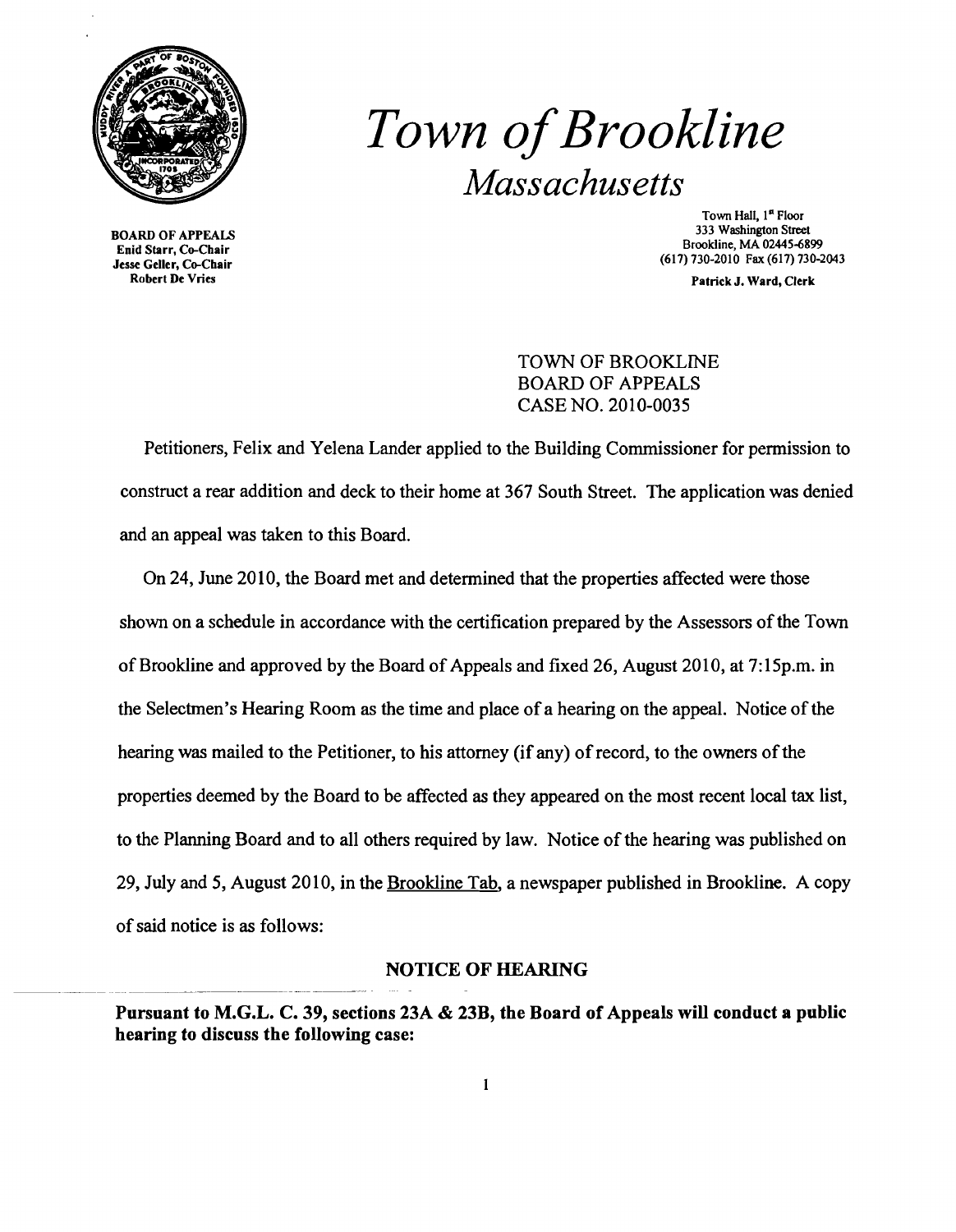Petitioner: LANDER, FELEX & YELENA Owner: Elena Lander Location of Premises: 367 South Street Date of Hearing: August 26, 2010 Time of Hearing: 7:15 p.m. Place of Hearing: Selectmen's Hearing Room, 6th. floor

A public hearing will be held for a variance and/or special permit from:

- 1. 5.09.2.j; Design Review, special permit required.
- 2. 5.10; Minimum Lot Size, variance required.
- 3. 5.13; Lot Width, variance required
- 4. 5.22.3.b.1).b; Exceptions to Maximum Floor Area Ratio (FAR) Regulations for Residential Units, special permit required.
- 5. 8.02.2; Alteration or Extension, special permit required

# of the Zoning By-Law to EXTERIOR ADDITION REQUIRING BOARD OF APPEALS RELIEF at 367 SOUTH ST BRKL.

*Hearings, once opened, may be continued by the Chair to a date and time certain. No further notice will be mailed to abutters or advertised in the TAB. Questions regarding whether a hearing has been continued, or the date and time of any hearing may be directed to the Zoning Administrator at* 617-734-2134 *or check meeting calendar at:http://calendars.town.brookline.ma.usIMasterTownCalandarl?FormID=158.* 

*The Town of Brookline does not discriminate on the basis of disability in admission to, access to, or operations ofits programs, services or activities. Individuals who need auxiliary aidsfor*  effective communication in programs and services of the Town of Brookline are invited to make *their needs known to the ADA Coordinator, Stephen Bressler, Town of Brookline, 11 Pierce Street, Brookline, MA 02445. Telephone:* (617) *730-2330; TDD* (617) *730-2327.* 

## Enid Starr Jesse Geller Robert De Vries

At the time and place specified in the notice, this Board held a public hearing. Present at the

hearing was Chairman, Jesse Geller and Board Members Jonathan Book and Mark Zuroff. Mr.

Yefim Massarsky of YM Design, 302 Winchester Street, Newton, MA presented the case on

behalf of the petitioners, Felix and Yelena Lander.

 $\mathfrak{D}$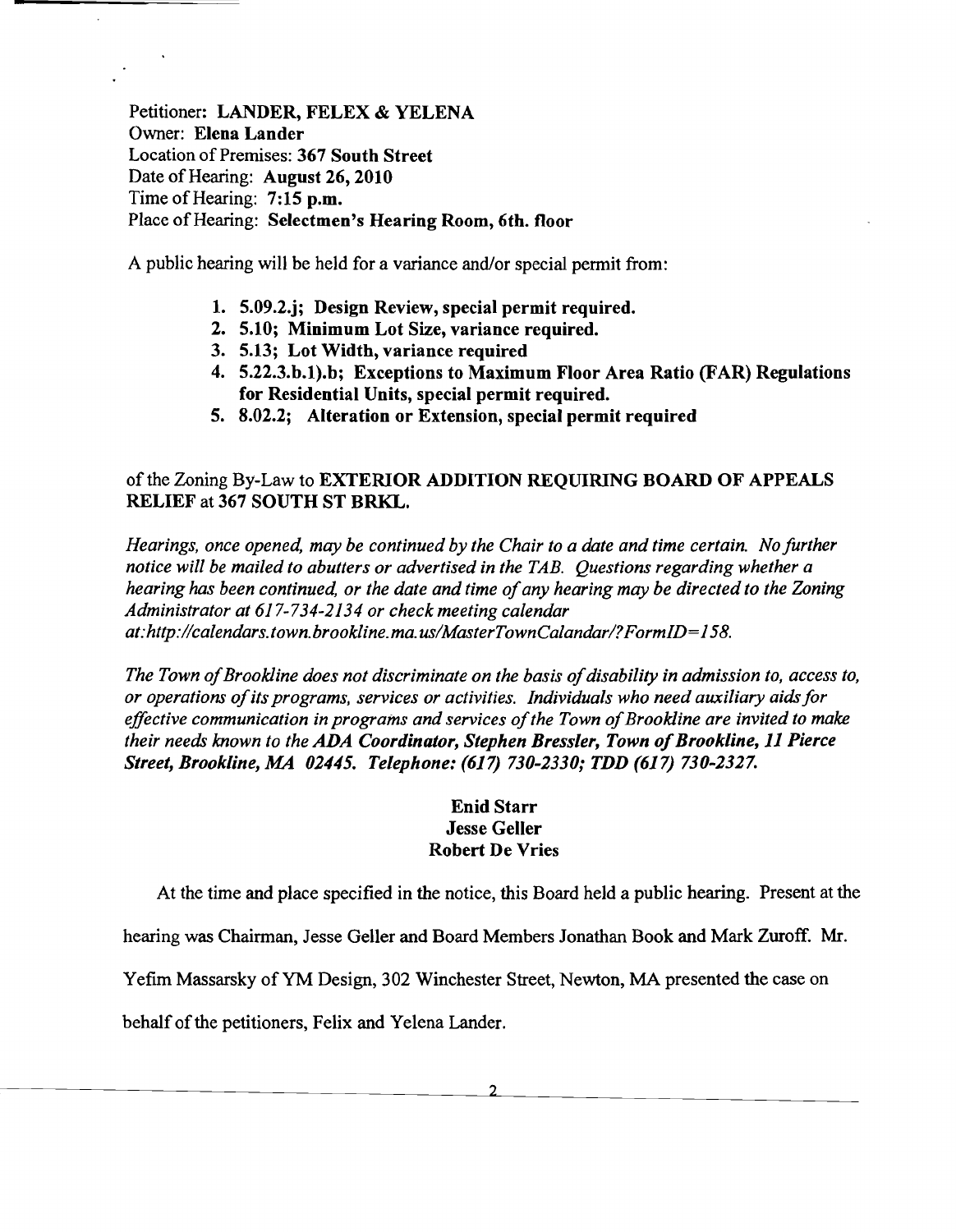Mr. Massarsky said that 367 South Street is a two-and-a-half story single-family dwelling in a residential neighborhood just north of the Brookline town line near the intersection of South Street and the VFW Parkway. Surrounding houses are typically also single-family dwellings of similar size and general style. This dwelling has a single-car garage at the basement level accessed from the front, and at the rear there is a single-story addition and deck.

He said that his clients would like to construct a new rear addition and deck, replacing the existing single-story addition. The proposal includes adding 239 s.f. of floor area at the first floor, and 307 s.f. at the second floor, for a total of 546 s.f. A portion of the new addition would be two stories with a gable roof, while another portion would consist of bumping out the back wall at the second level and adding a single-story addition with a shed roof. A new deck would extend the width of the addition.

Mr. Massarsky said that he believed his clients needed relief from Section 5.22.3.b.l.b, Exceptions to Maximum Floor Area Ratio Regulations for Residential Units, and Section 8.02.2, Alteration or Extension because the lot is pre-existing non-conforming with respect to minimum lot size and lot width.

Chairman Geller asked whether anyone in attendance wished to speak in favor or against the proposal. No one rose to speak.

Lara Curtis-Hayes delivered the findings of the Planning Board

Section 5.09.2.j – Design Review: All proposals for exterior additions that require FAR relief under *Section* 5.22, also require a special permit for design review. The applicant has submitted a statement reviewing the applicable Community and Environmental Impact and Design standards listed in *Section 5.09.4.a-n.* The applicable standards are as follows: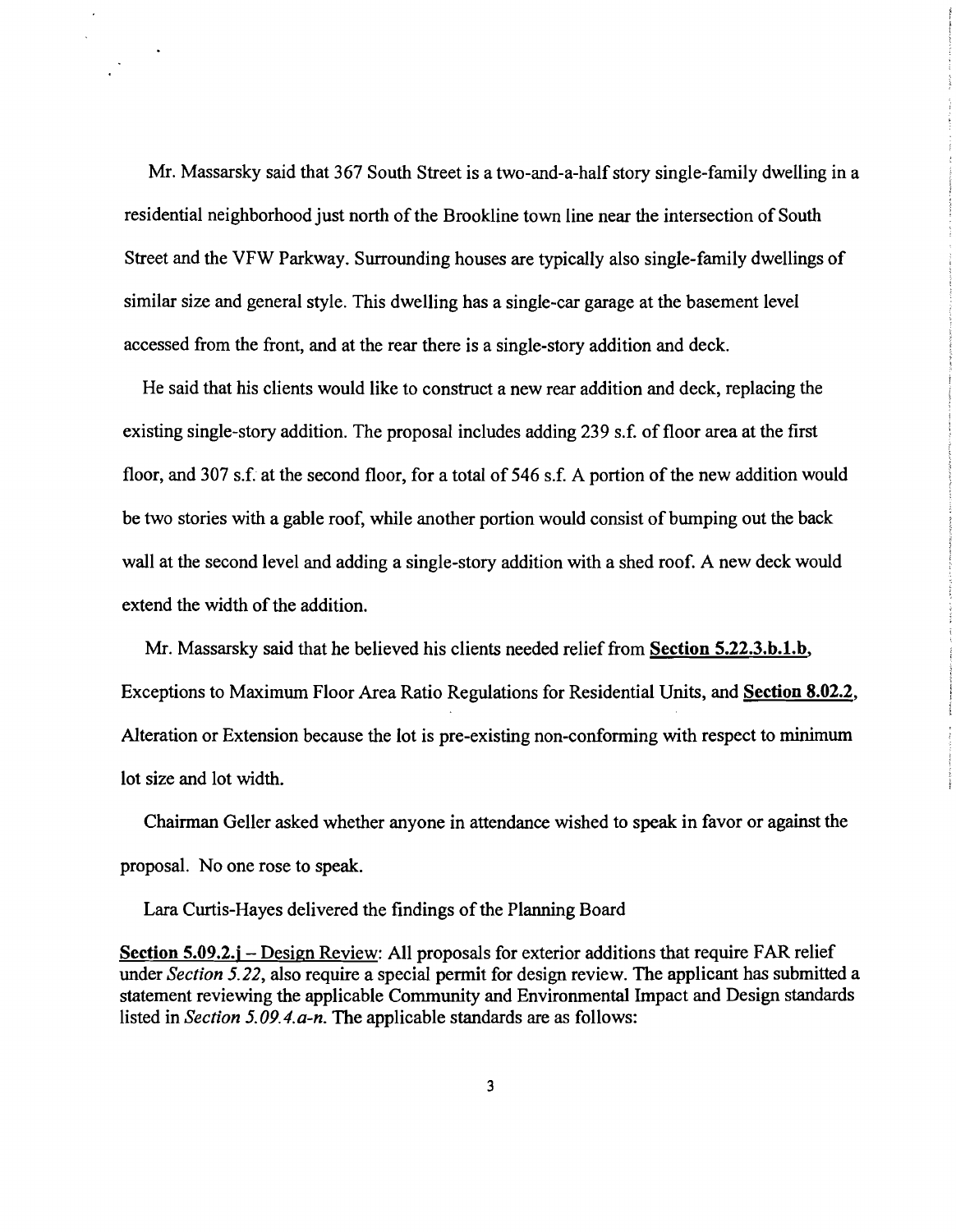*Preservation ofTrees and Landscape:* The rear yard is primarily landscaped with grass, with large trees on the perimeter. The addition will not require the removal of trees or a change in grade.

*Relation of Buildings to Environment:* The addition is consistent with the rest of the building's massing, and is not expected to cause significant shadows on neighboring properties.

*Relation ofBuildings to the Form ofthe Streetscape and Neighborhood:* Since the addition is in the rear, and below the building's existing roof peak, it will not be very visible from the street.

*Open Space:* The property will continue to have a large landscaped rear yard after the addition is completed. Both the addition and deck are outside of the rear yard setback.

Section 5.10 – Minimum Lot Size: The lot is undersized for the S-7 zoning district, however this is a pre-existing, non-conforming condition, and under *Section* 5.15, *Exception to Minimum Lot Size* & *Lot Width Requirements,* single-family dwellings on such lots may be altered if the lot was lawful under zoning and subdivision regulations in effect when it was created, the yard requirements are observed, and the lot has at least 4,000 s.f. in area.

Section 5.13 - Lot Width: The lot does not have sufficient width for the S-7 zoning district. Please reference *Section* 5.15, as previously explained above.

Section 5.22.3.b.l.b - Exceptions to Maximum Floor Area Ratio (FAR) Regulations for Residential Units

|                       |            | 「福祉の用力理論」 感報 救 あみじおし |            | 李鸿辉 みず こうきんばんばいし | 李环武士的王  |
|-----------------------|------------|----------------------|------------|------------------|---------|
| Floor Area Ratio      | 0.35       | 0.42                 | 0.30       | 0.41             | Special |
|                       |            | 120%                 | 86%        | 117%             | Permit* |
| <b>Finished Floor</b> | 1,750 s.f. | $2,100$ s.f.         | 1,508 s.f. | $2,054$ s.f.     |         |
| Area                  |            |                      |            |                  |         |

·Under Section 5.22.3.b.l.b, the Board of Appeals may by special permit allow an increase in floor area for an exterior addition that is less than or equal to 20% above the permitted gross floor area.

Section 8.02.2 – Alteration or Extension: A special permit is required to expand this dwelling that is non-conforming with respect to minimum lot size and lot width.

Ms. Curtis-Hayes reported that the Planning Board was not opposed to the proposed rear

addition to this single-family dwelling. The addition has been designed to respect yard and

setback requirements, and will not be especially visible from the street. The addition is a

reasonable size, allows for a better floor plan, and meets the needs of the property's owners.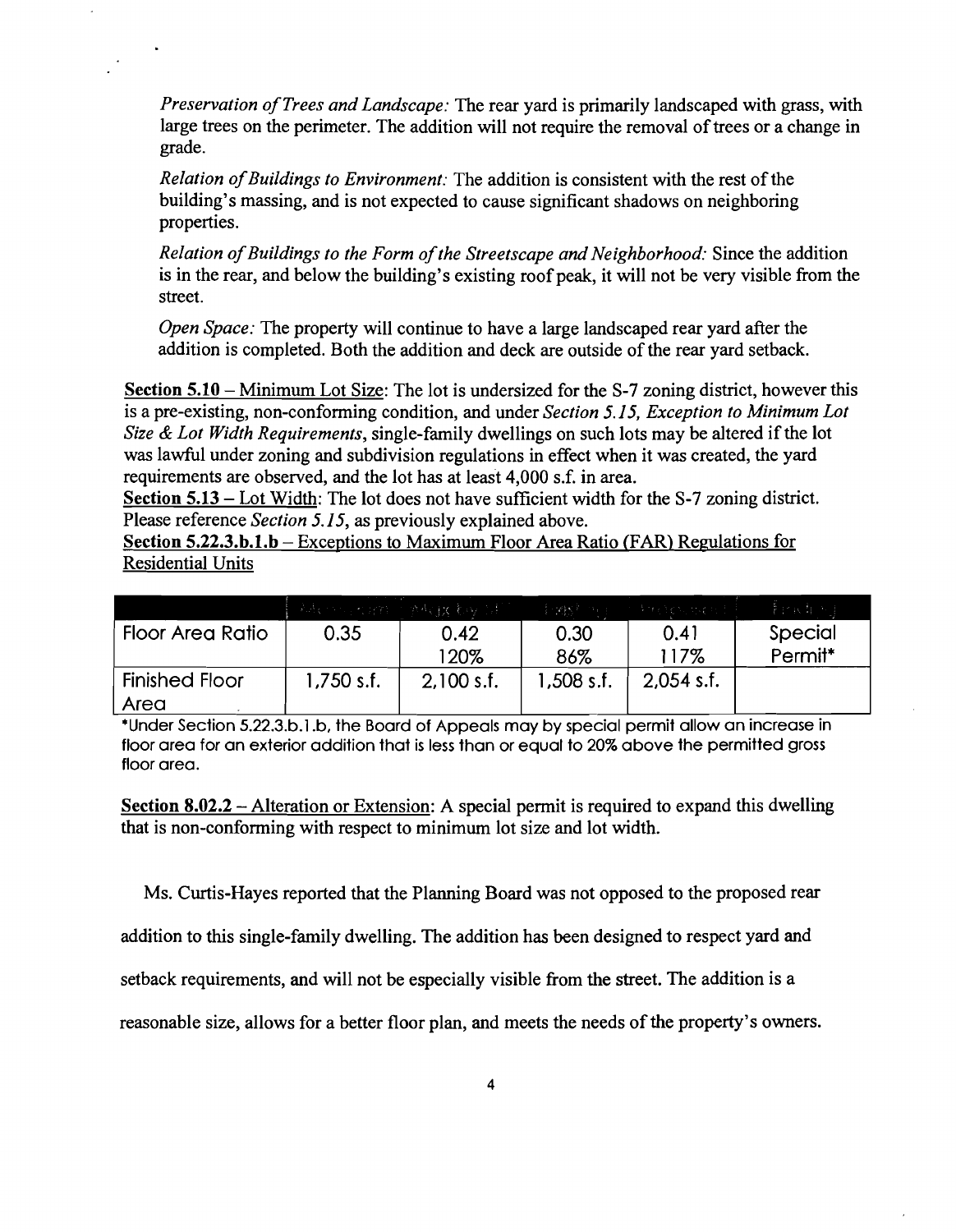Therefore, the Planning Board recommended approval of the proposal and the revised plans, prepared by YM Design, and dated 16, August 2010, subject to the following conditions:

- 1. Prior to issuance of a building permit, final elevations of the addition shall be submitted to the Assistant Director for Regulatory Planning for review and approval.
- 2. Prior to issuance of a building permit, a final site plan, indicating any revisions or modifications, shall be submitted to the Assistant Director for Regulatory Planning for review and approval.
- 3. Prior to issuance of a building permit, the applicant shall submit to the Building Commissioner to ensure conformance to the Board of Appeals decision: 1) a final site plan, stamped and signed by registered engineer or land surveyor; 2) final elevations, stamped and signed by a registered architect; and 3) evidence the Board of Appeals decision has been recorded at the Registry of Deeds.

The Chairman then called upon Michael Shepard, Building Commissioner, to deliver the comments of the Building Department. Mr. Shepard said that the relief requested was relatively minor. He said the lot is pre-existing, non-conforming in two respects, minimum lot size and lot width. He did state however, that Section 5.15 of the Zoning By-Law provides that these nonconformities shall not prevent the alteration of a single family dwelling. Mr. Shepard stated that the addition appeared well designed and that the Building Department was supportive of the proposal as well as the conditions proposed by the Planning Board. He stated that his Department will enforce the provisions of the State Building Code and that the original certificate of occupancy for the subject property had been issued well in excess of the ten years required in the Zoning By-Law.

The Board, having deliberated on this matter and having considered the foregoing testimony, concludes that it is desirable to grant Special Permits and that the petitioner has satisfied the requirements necessary for relief under Section 5.22.3.b.1.b and 8.02.2, and 9.05 of the Zoning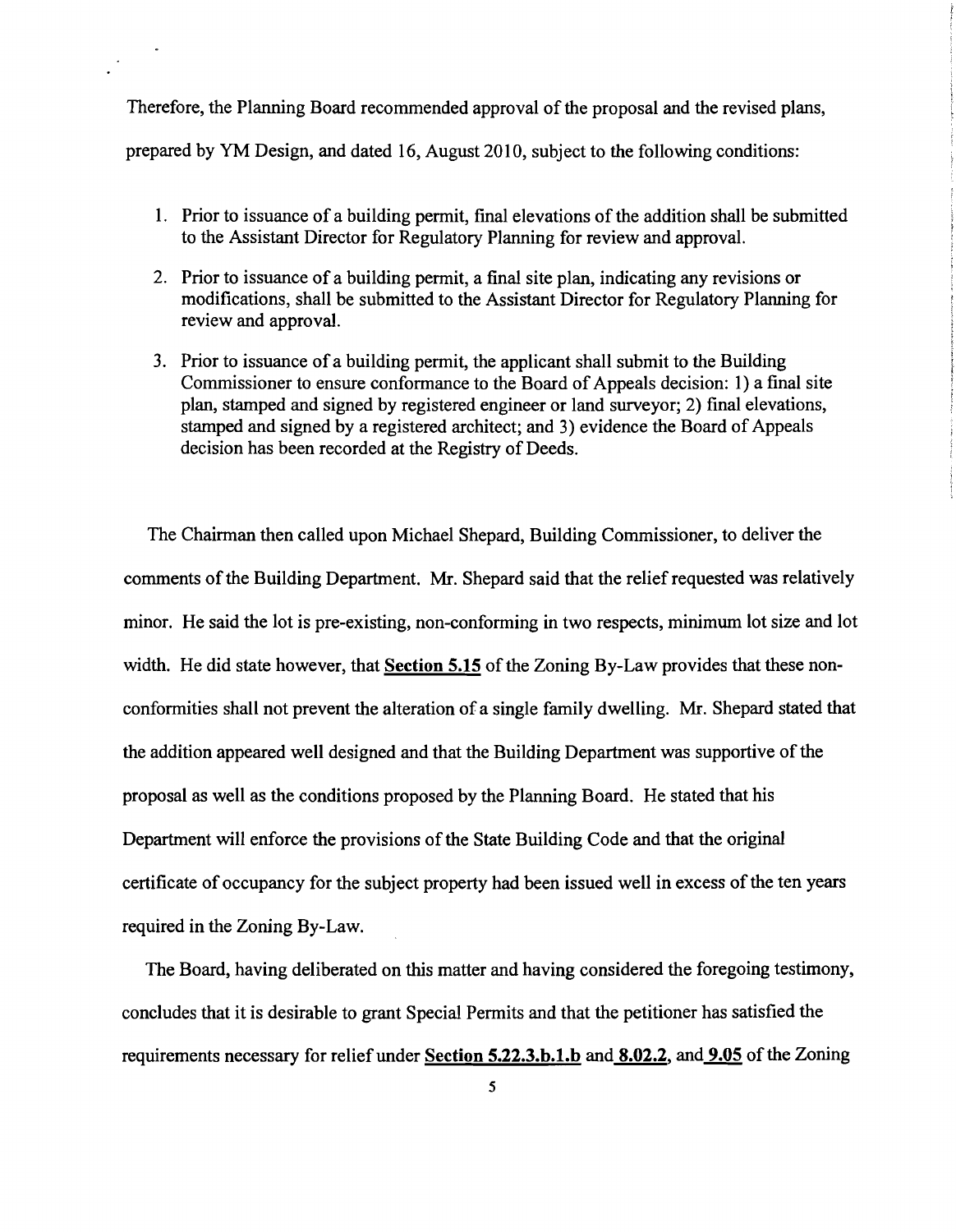By-Law and made the following specific findings pursuant to Section 9.05 ofthe Zoning By-Law:

- a. The specific site is an appropriate location for such a use, structure, or condition.
- b. The use as developed will not adversely affect the neighborhood.
- c. There will be no nuisance or serious hazard to vehicles or pedestrians.
- d. Adequate and appropriate facilities will be provided for the proper operation of the proposed use.

Accordingly, the Board voted unanimously to grant the requested relief subject to the

following conditions:

- 1. Prior to issuance of a building permit, final elevations of the addition shall be submitted to the Assistant Director for Regulatory Planning for review and approval.
- 2. Prior to issuance of a building permit, a final site plan, indicating any revisions or modifications, shall be submitted to the Assistant Director for Regulatory Planning for review and approval.
- 3. Prior to issuance of a building permit, the applicant shall submit to the Building Commissioner to ensure conformance to the Board of Appeals decision: 1) a final site plan, stamped and signed by registered engineer or land surveyor; 2) final elevations, stamped and signed by a registered architect; and 3) evidence the Board  $\mathbf{L}$ f Appeals decision has been recorded at the Registry of Deeds.

.;::j' uJ :z: *Cb*   $\frac{1}{2}$  work  $\frac{1}{2}$ *OW*   $\geq$ င်းဌာ $\sim$  .  $\sim$  $\overline{w}$   $\overline{w}$   $\overline{w}$  animbus Decision of  $\Xi$  : Bo and of Appeals  $\Xi$ o Filing Date: September 03, 2010

esse Ce Jesse Geller, Chairman

A True Copy ATTEST: